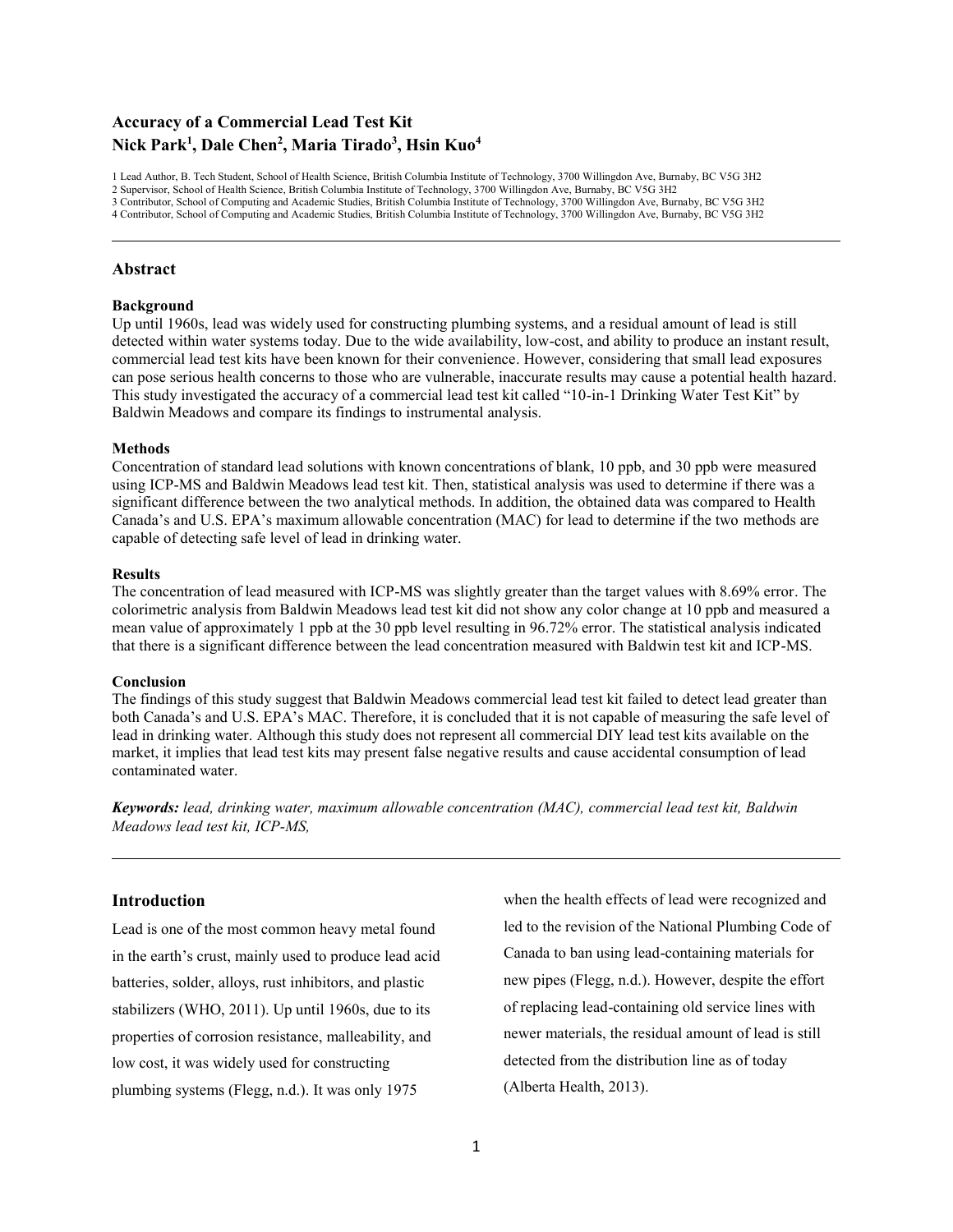Due to the wide availability, low-cost, and ability to produce an instant result, commercial lead test kits have been known for their convenience. Lead test kits are particularly useful to consumers in rural areas where the water service lines are not maintained by municipalities, thereby they may be more vulnerable to lead contamination of drinking water (Delpla *et al.,*  2015). The question that remains to be asked is how accurate and reliable the lead test kits are in terms of determining the safe level of lead in drinking water.

# **Literature Review**

# **Health Effects**

According to Schedule 1 of the Canadian Environmental Protection Act, lead is categorized as a toxic substance that bioaccumulates in the human body (Department of Justice, 2020). Upon exposure to lead, red blood cells act as vehicles that transport lead to soft tissues of the brain, liver, kidneys, and bones (WHO, 2011). Younger populations are the ones more susceptible to lead exposure because the same amount of lead exposure takes a more significant proportion of their body mass compared to adults (WHO, 2011). Also, the biological half-life of lead is known to be considerably longer in children than adults; therefore, the condition of chronic exposure to lead can lead to a steady distribution of lead to various organs over a long period of time (WHO, 2011).

While lead can affect various organs, it is also a wellrecognized developmental neurotoxicant. Research on young primates found that lead exposure poses significant damage to the central nervous system, resulting in behavioural and cognitive deficits (WHO, 2011). In addition to the research done on primates, another finding which investigated the correlation between lead ingestion from drinking water and

mental retardation of children discovered a directly proportional relationship between blood lead concentration and neurological damage (Lead and Mental Retardation, 1975). The study was done with 154 children between the ages of two and five who were attending clinics in Glasgow. The first group was attending the clinic due to retardation of mental development, and the other group was attending for other health concerns that are unrelated to mental retardation. The author reported that the amount of lead in blood as well as the amount of lead in drinking water of group with mental impairment was significantly higher than the control group.

In addition to the lead susceptibility of younger populations, another vulnerable group is pregnant women because lead is capable of crossing the placental membrane to the fetus. Carpenter (1974) claimed that lead is able to pass through the placental membrane rapidly and in significant amounts even at low maternal blood levels. Therefore, even a small exposure to lead during pregnancy can harm the prenatal neurological development of infants.

### **Previous Exposures**

There has been an ongoing debate on whether Canada's drinking water is safe from lead exposure. For example, a study conducted by a previous BCIT student investigated the risk of lead exposure in childcare facilities in Metro Vancouver (Quach 2017). The result indicated that almost all the investigated facilities had much lower lead concentration than Health Canada's maximum allowable concentration (MAC) of 0.005 mg/L (Health Canada, 2019). He also noted that the lead level could easily be controlled by removing the stagnated water with pre-flushing.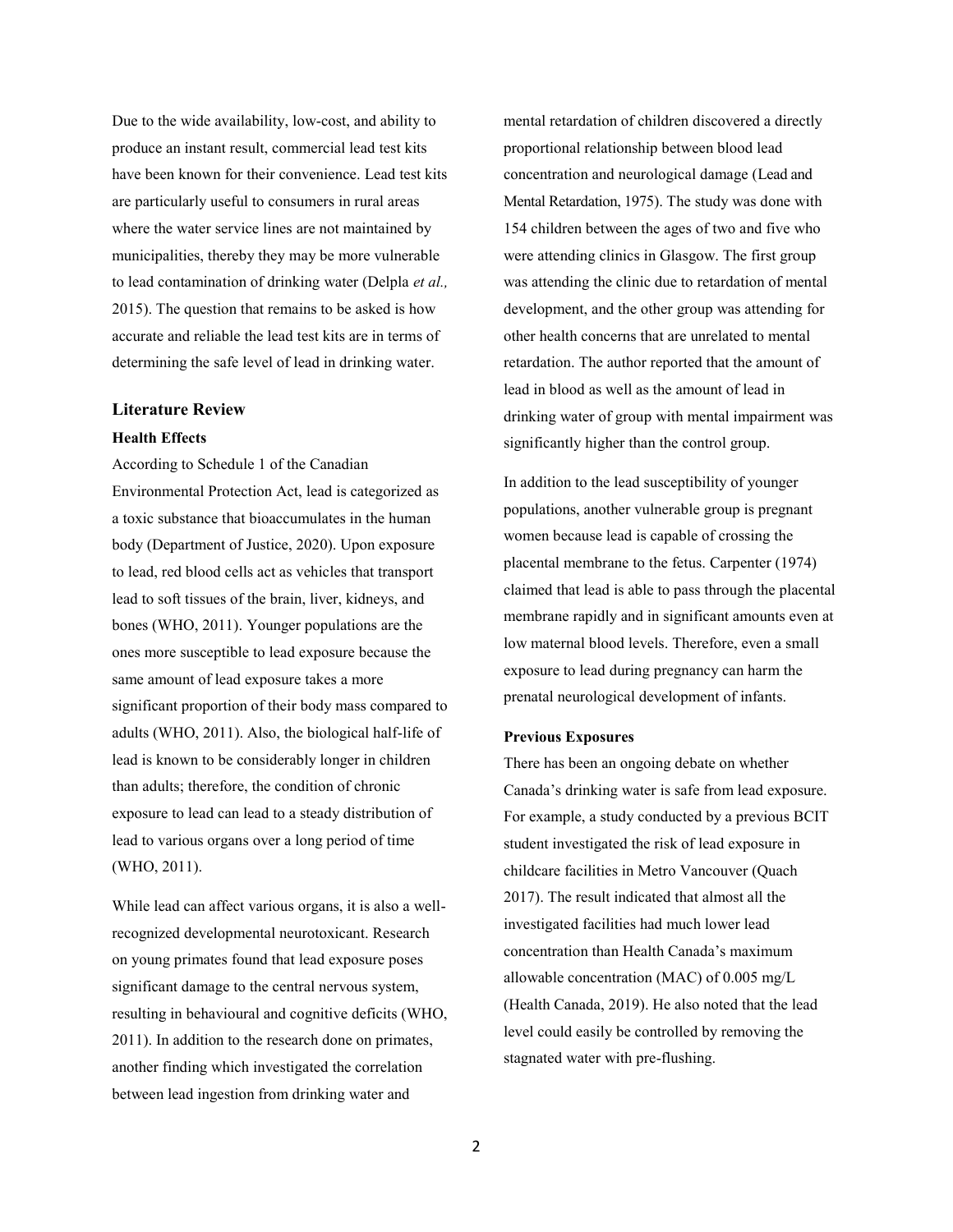However, despite the simple control measure as 'preflushing' can reduce the lead concentration in drinking water, two news media reported that over 640 Ontario schools and over 120 BC schools failed to meet the provincial standards of lead in drinking water between 2016 to 2017, and 2016 to 2018 respectively (Cruickshank *et al.*, 2018; Poisson *et al.*, 2017). The data showed that proportions of the investigated schools were found to have 100 to 300 times higher concentration of lead than the provincial standards. The reporter also underlined that only 5 percent of all the facilities during the Ontario investigation have submitted the lead tests and emphasized the significance in monitoring practices to screen possible elevation of lead in drinking water.

# **BC Legislation and Guideline**

The British Columbia *Drinking Water Protection Act* outlines the requirements and responsibilities for water suppliers to comply with and explains the authority of drinking water officers to exercise their powers. Although the *Act* does not mention the need of routine lead tests for water suppliers, it indirectly addresses the responsibility of water suppliers to conduct lead tests in their drinking water sources. As per Section 4 of the *Act,* drinking water officers must follow directives and exercise their power in accordance with guidelines established by the Ministry of Health (Drinking Water Protection Act, 2001). Likewise, under Section 8 of the Drinking Water Protection Regulation (2003), a water supplier must provide a potable water source to users with respect to the procedures established by a drinking water officer. Therefore, it is ultimately a water supplier's responsibility to monitor the elevation of lead in drinking water in accordance with directives provided by health officers.

Both Health Canada's Guidelines for Canadian Drinking Water Quality and above BC guideline established by the Minister state that lead tests must be conducted in a laboratory capable of using analytical methods to measure lead (Health Canada, 2019; Drinking Water Protection Act, 2001). Health Canada (2020b) indicates that the maximum allowable concentration (MAC) of lead is 0.005 mg/L. However, since there is no safe level of lead exposure that is known to be without harmful effects (WHO, 2011), Health Canada (2020a) recommended to be kept as low as reasonably achievable.

For cases of individual residences, there is no enforceable legislation that requires lead in drinking water to be tested (Health Protection Branch, 2019). Therefore, it is solely homeowners' responsibility to test the lead concentration. Although the BC Building code now bans usage of lead-containing materials to be used for construction, buildings that are built prior to the revision of the 1989 BC Building Code still possess the potential of lead exposure in drinking water service lines (Alberta Health, 2013). Furthermore, Barn *et al.* (2013) stated that the lead leaching may significantly vary by water use patterns, water chemistry, and plumbing characteristics. Hence, a systematic monitor of lead concentration at the water supplier's tap does not guarantee the safe level at supplied residences. To accurately represent lead exposure of a given population, lead should be tested at both residential and non-residential water sources (Health Protection Branch, 2019).

### **Lead Exposure in Rural Areas**

Followed by the recognition of health effects associated with lead in drinking water, the Canadian National Plumbing Code eliminated the usage of lead-containing materials for new water service lines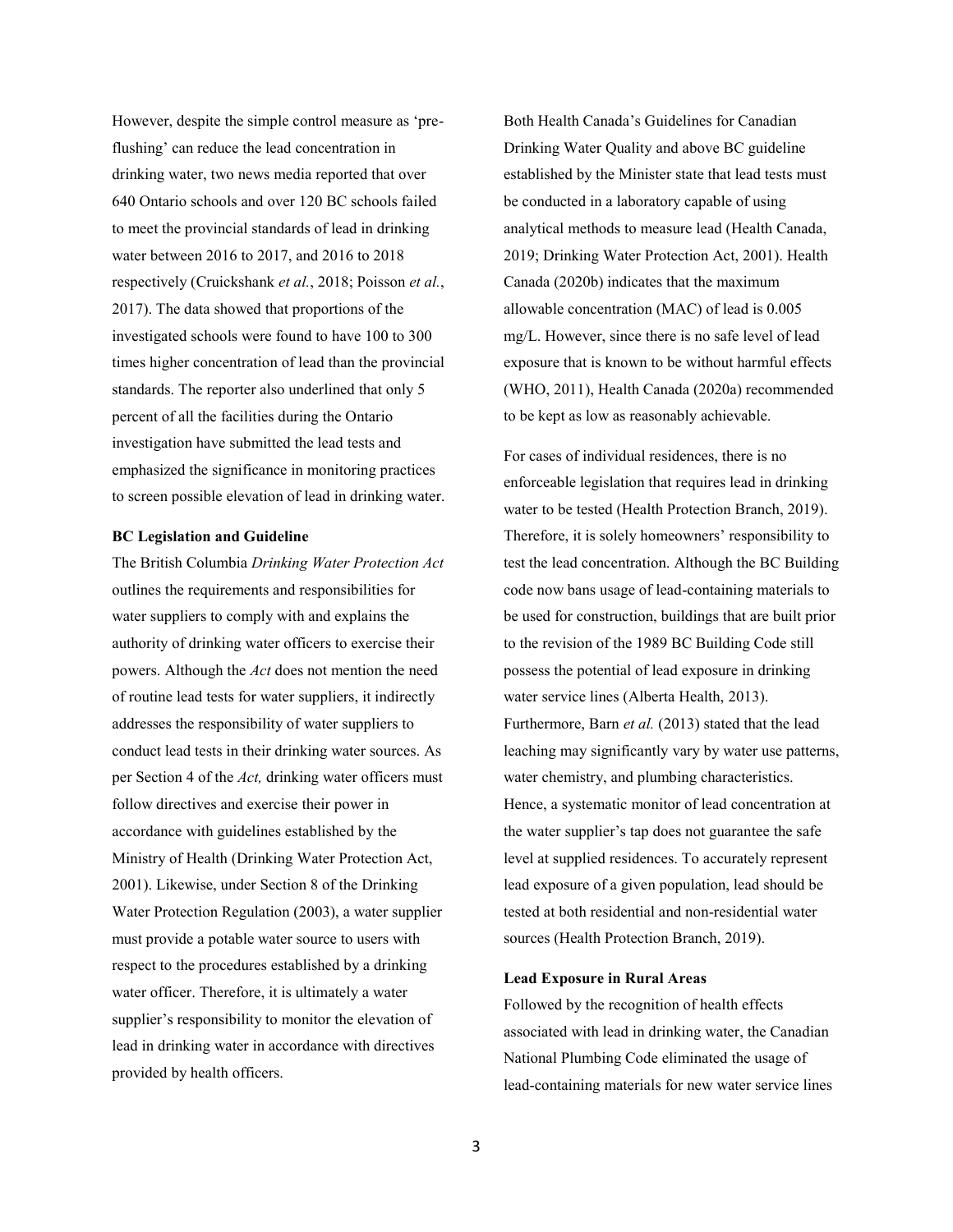(Health Canada, 2016). With municipalities' efforts to replace the existing lead service lines and continuous actions to control corrosion, test water quality, and implement mitigation strategies led to a gradual decrease in lead intake for Canadians (Health Canada, 2020a). According to the Canadian Health Measures Survey (2020) that conducted biomonitoring of major toxic substances to humans, lead exposure for Canadians has decreased by 80% over the past 40 years.

However, even though the accumulated lead exposures in average Canadians have gradually decreased over time, not all Canadians are reflected in the above survey. An investigation conducted by Delpla *et al.* (2015) found that the risk of lead in drinking water was higher in rural municipalities as a result of a deprived socioeconomic status. The study examined 593 rural municipalities in Quebec and compared the lead exposure level to wealthier municipalities. While deprived municipalities often used groundwater as their potable water sources, most of their water sources did not have any treatment system in place or only had the basic treatment system which solely relies on chlorination. The author pointed out that the probable causes of poor water quality of existing water treatment plants in the deprived municipalities were due to lacked financial, technical, and management support as a result of insufficient economic status. In addition to Delpa *et al.*'s investigation, another study explored conditions of drinking water infrastructure in U.S. (Vanderslice, 2011). The study observed that lead service lines were more common in older communities which were often categorized as low income and minority.

As noted above, routine lead tests are significant to screen for possible elevation of lead level in drinking water systems. To minimize the lead consumption in drinking water, the public must be able to identify the exposure and implement mitigation strategies. However, considering the circumstances in rural areas where the access to laboratories is limited and time-consuming, widely available low-cost lead test kits that give instant result are generally preferred.

### **Previous Studies on Lead Test Kits**

With the ongoing debates on whether consumer lead test kits provide an accurate and reliable result, a study (Schock & George, 1993) evaluated colorimetric commercial test kit called "Lead-Trak" by Hach Chemical Co for accuracy and chemical interferences by comparing its result to graphite flame atomic absorption spectroscopy (GFAAS). GFAAS is a laboratory instrument that is capable of detecting concentration of various heavy metals in water samples. While the study showed that the test kit provided a relatively higher detection limit of 4 µg/L compared to GFAAS's detection limit of 0.2 µg/L, both results were within 99% confidence level, indicating very good statistical agreement between the two analyses (Schock & George, 1993). Moreover, the study's examination of chemical interferences concluded that varying concentration of Zn, Fe(II), polyphosphate, and orthophosphate showed significant bias (up to  $\pm 10\%$ ) of lead concentration, and presence of Cl<sup>-</sup>, and Al(II) in the water sample may contribute to a reduction in the precision of the test kit (Schock & George, 1993).

Another study (Cartier *et al.,* 2012) examined the performance of a portable lead testing instrument called Anodic Stripping Voltammetry (ASV), a device often used for estimation of lead during onsite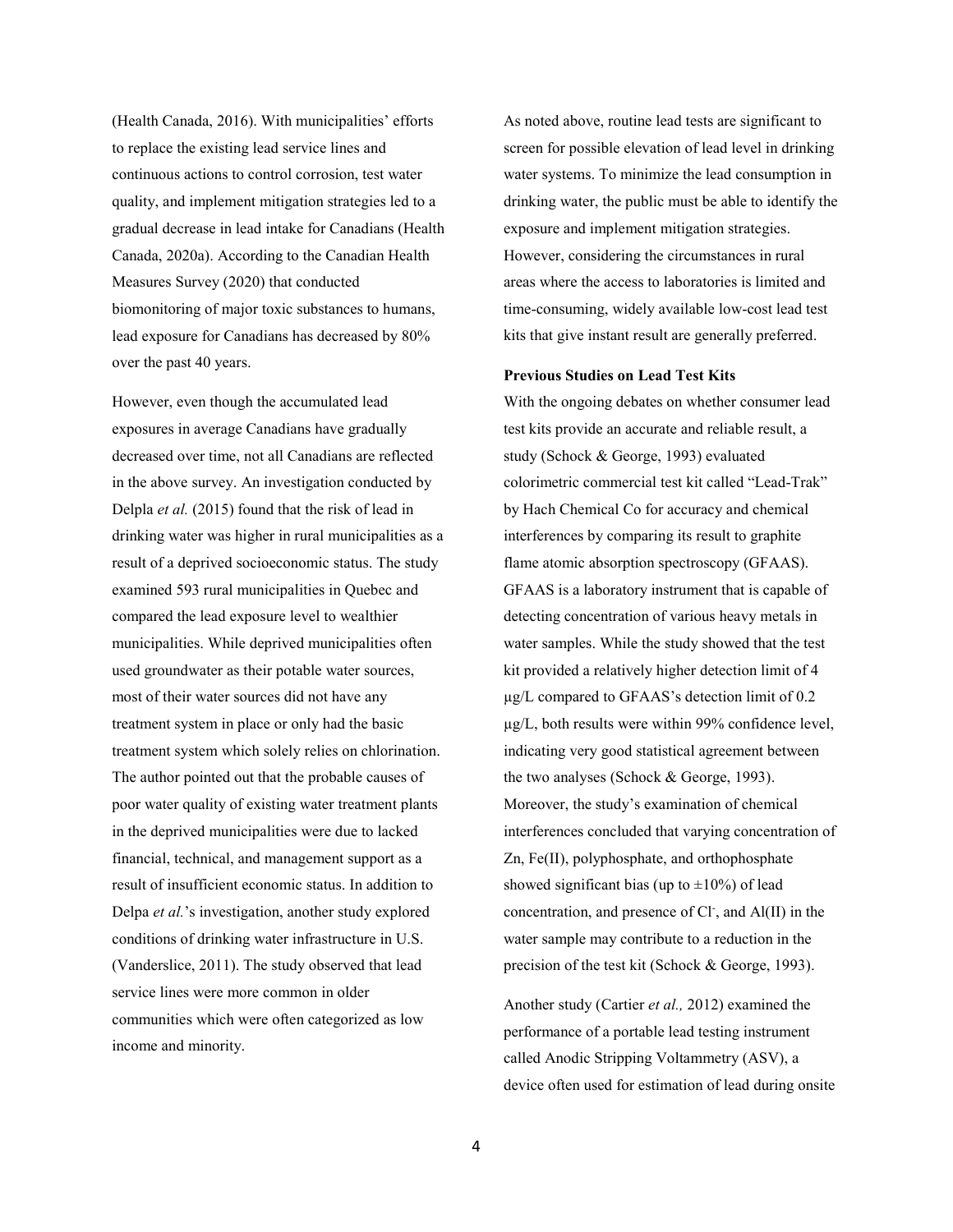field inspections. The experiment showed comparable results with inductively coupled plasma mass spectrometry (ICP-MS), a standard laboratory technology used to measure lead concentration, between the range of  $2 - 50$  ppb. While ICP-MS offers a significantly low detection limit down to parts per trillion, it requires sample preparation step which includes chemical digestion and sensitive optimization of the instrument. Thus, ICP-MS requires the analysis to be conducted in a laboratory setting by fully trained personnel. By having to detect lead concentration without proper chemical digestion and instrumental analysis, the portable ASV suits the purpose of onsite field inspections where only rough estimation is sufficient. Nonetheless, despite the advantages of portable ASV lead analyzers, it is not appropriate for the purpose of measuring lead in residential settings. The author noted that due to ASV's capability of detecting a trace level of heavy metals, it requires very careful management and calibration of the device which still requires users to be fully trained. More importantly, portable ASV lead analyzers are primarily made for field operators who practice building technology. Hence, the device can be very costly compared to other commercial test kits.

Currently, there are limited numbers of literatures that address on the accuracy of consumer lead test kits. In order to accurately measure lead exposure in drinking water, an investigation of the accuracy of lead test kits is necessary.

### **Research Question**

The purpose of this research is to measure the accuracy of a commercial lead test kit called "10-in-1 Drinking Water Test Kit" by Baldwin Meadows (Baldwin Meadows, n.d.). As mentioned above, lead

test kits are particularly more useful and practical to those in rural settings who suffer from socioeconomic inequalities and limited laboratory resources. Considering that small lead exposures can pose serious health concerns to those who are vulnerable, inaccurate results which may produce false negatives may cause a potential public health disadvantage. Successful identification of accurate lead test kits would allow health officers to either recommend or discourage using the test kits. If lead test kits turn out to be inaccurate to a significant degree, there should be policies and legislations enforcing manufacturers to put warning labels mentioning the inaccuracy of the product as well as the user liability.

# **Materials and Methods Materials Used**

The commercial lead test kit used in this experiment is called "10-in-1 Drinking Water Test Kit" by Baldwin Meadows, purchased from Amazon.ca (Baldwin Meadows, n.d.). Baldwin Meadow test kit comes in a form of a strip that performs colorimetric analysis of multiple chemical parameters including lead. The strip changes its color in the presence of a substance in question, where the intensity of color change is based on the concentration of the substance. Then, the changed color is compared with the color chart provided by the manufacturer to find the concentration of the substance.

While the majority of consumer lead test kits provide qualitative test results based on U.S. EPA's drinking water maximum allowable concentration (MAC) of 15ppb, Baldwin Meadows test kit advertises to provide quantitative result between 0 to 50 ppb, more specifically at 0, 5, 15, 30, 50 ppb (U.S. EPA, n.d.). Therefore, the quantitative results can be interpreted based on both Health Canada's MAC of 5 ppb and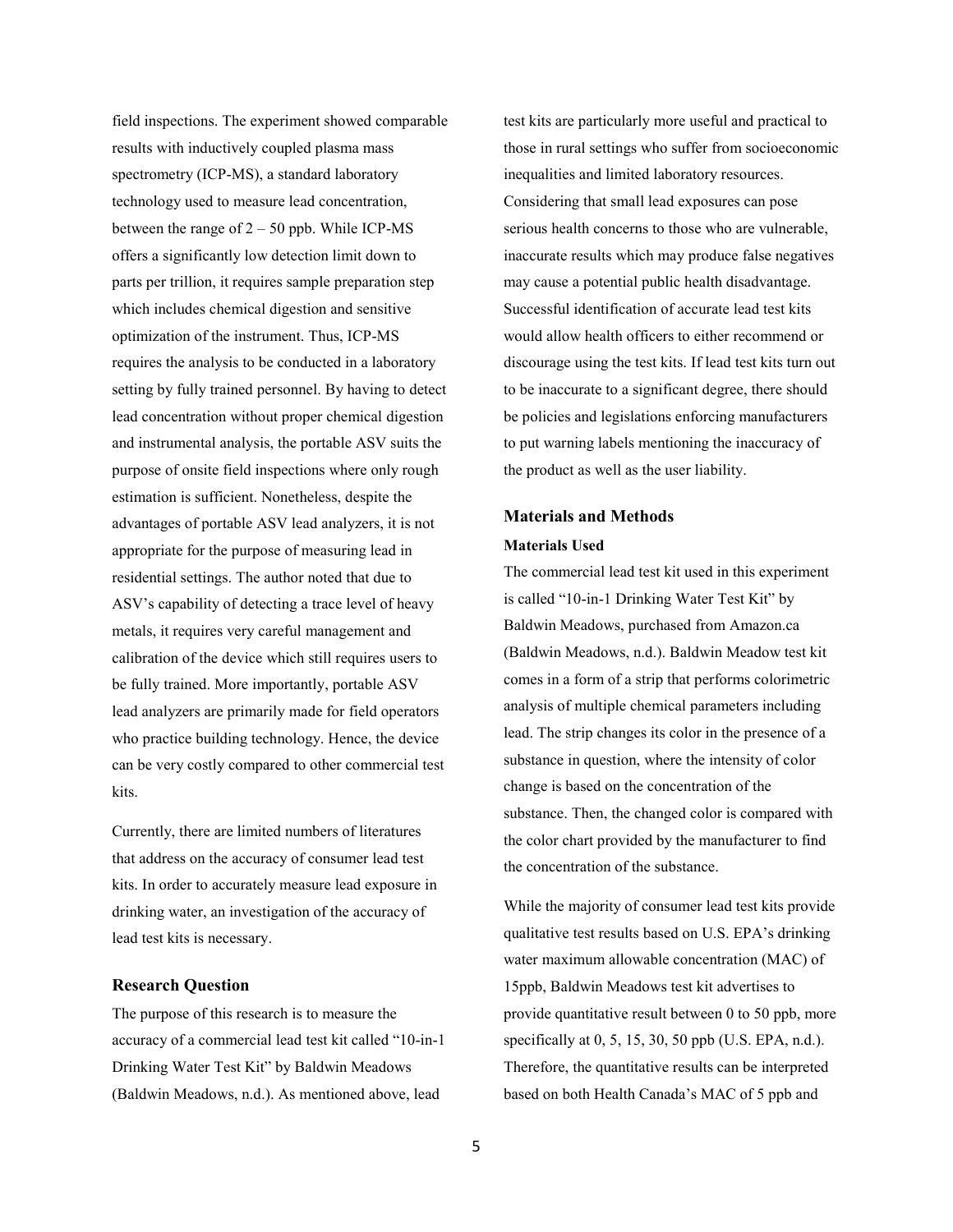U.S. EPA's MAC (Health Canada, 2020b; U.S. EPA, n.d.).

In addition to the test kit used, inductive coupled plasma mass spectrometry (ICP-MS), was used to verify the lead concentration of standard solutions. ICP-MS is a standard laboratory technology used to measure lead in drinking water which provides a detection limit down to 0.01 to 0.1 parts per trillion (Thermo Elemental, n.d.). The instrument model used for this experiment was Agilent 8900 ICP-MS/MS.

### **Reagents**

Calibration and sample standards used in this experiment was provided by a manufacturer, Fisher Chemical, with lead reference of SL21-500 (Fisher Chemical, n.d.). This included calibration standards of blank, 0.5 ppb, 1.0 ppb, 10 ppb, 50 ppb, and 100 ppb, and three sample standards of 10 ppb, and 30 ppb.

# **Instrumental and Commercial Lead Test Kit Analysis**

The instrumental analysis which included preparation of calibration and sample standards, calibration of ICP-MS, and sample standard analysis was conducted in BCIT's chemistry lab at SW-3, room 4635 by Dr. Hsin Kuo.

The sample standard solution analysis using Baldwin Meadows lead test kit was conducted outside of chemistry laboratory. Total of 195 Baldwin Meadows lead test kits were analyzed and the colorimetric assessment was done visually under a white background.

#### **Inclusion and Exclusion Criteria**

Baldwin Meadows lead test kit provides shelf life of two years. Therefore, the experiment was conducted before the proposed expiry date of Baldwin Meadows test kits. Since lead test kit is sensitive to moisture,

purchased products were checked to ensure that the caps were tightly sealed, and containers were properly packaged and contained desiccators. When conducting the experiment, colored test areas of reagent strips were kept away from touch and any sources of moisture.

# **Results**

#### **Descriptive Statistics**

In this experiment, numerical data was collected on a continuous and ratio scale (Heacock, H., personal communication [One-Sample, Two-Sample, Paired T-Tests], 2020). Then, the collected data from each standard test was used to calculate descriptive statistics as shown in Table 1.

*Table 1. Summary of descriptive statistics of ICP-MS and Baldwin Meadows test kit measured in 10 ppb and 30 ppb of lead standard solutions.*

| Target   | Variable       | Count          | Mean   | Median | S.D.   | Max.   |
|----------|----------------|----------------|--------|--------|--------|--------|
| Conc.    |                |                |        |        |        |        |
| $10$ ppb | <b>ICP-MS</b>  | $\mathfrak{D}$ | 10.935 | 10.935 | 0.0737 | 10.987 |
|          | Baldwin        | 65             | 0.000  | 0.000  | 0.0000 | 0.000  |
|          | <b>Meadows</b> |                |        |        |        |        |
|          | Test Kit       |                |        |        |        |        |
| $30$ ppb | <b>ICP-MS</b>  | 2              | 32.606 | 32.606 | 0.4432 | 32.920 |
|          | Baldwin        | 65             | 0.985  | 0.000  | 1.9324 | 1.463  |
|          | <b>Meadows</b> |                |        |        |        |        |
|          | Test Kit       |                |        |        |        |        |

The concentration of lead in standard solutions were measured to be slightly greater than the target value when analyzed using ICP-MS for both 10 ppb and 30 ppb of standard solutions. Nonetheless, the colorimetric analysis from Baldwin Meadows lead test kit did not show any color change at 10 ppb, therefore was indicated as zero lead concentration, and mean value of approximately 1 ppb was measured at 30 ppb.

Figure 3. illustrates a visual representation of accuracy of Baldwin Meadows test kit compared to ICP-MS. At 30 ppb, while the mean value obtained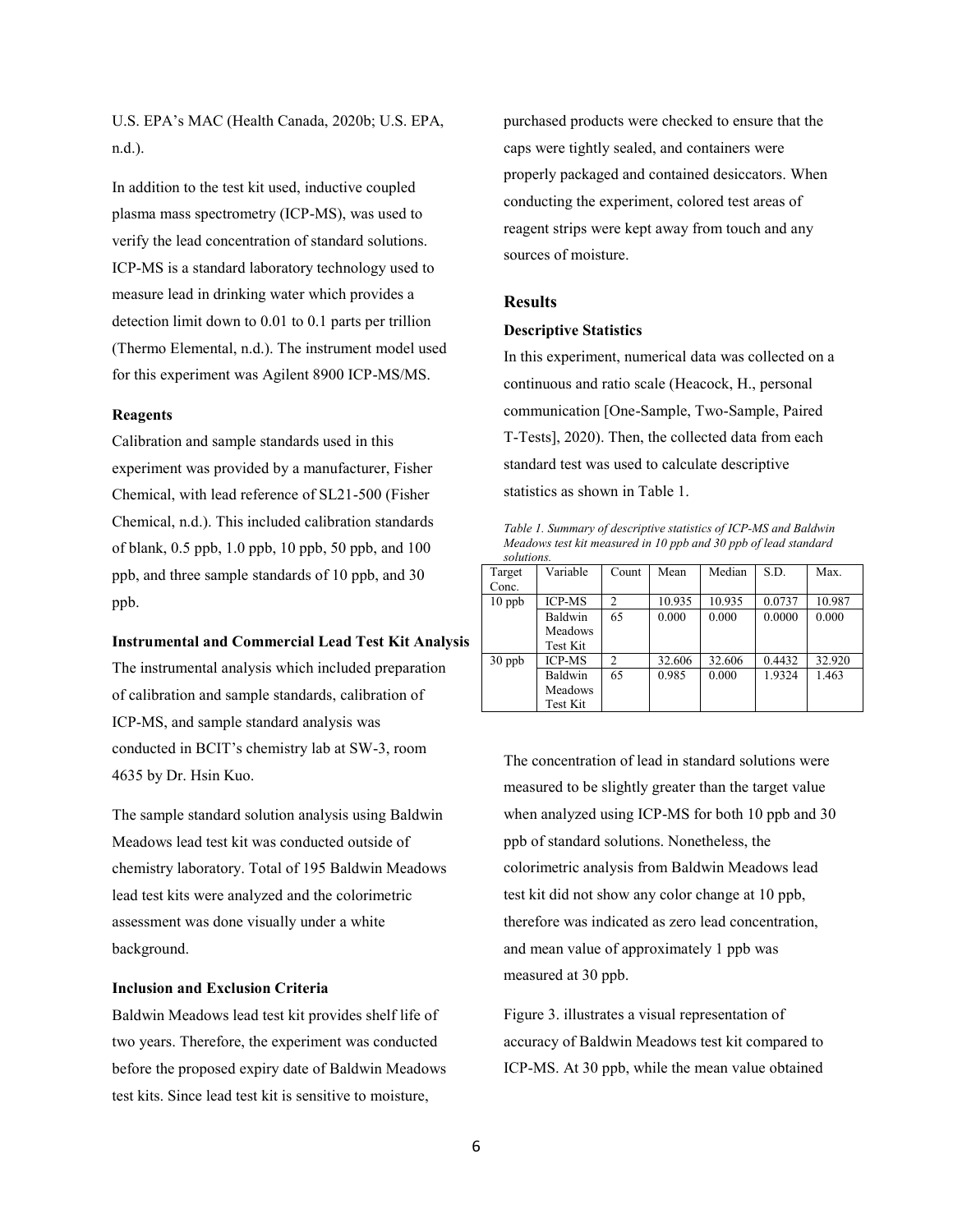from ICP-MS resulted in 8.69% error, the mean value from the test kit resulted in 96.72% error.



*Figure 1. Obtained mean concentration of Pb measured with ICP-MS vs. Baldwin Meadows Test Kit to measure 30 ppb of lead solution.*

#### *Table 2. Summary of inferential statistics*

### **Inferential Statistics**

NCSS, a statistical software package, was used to analyze the obtained dataset (NCSS 2021 Statistical Software, 2021). Two-sample t-test was used in this experiment to determine the significance of the mean difference between the two-independent analysis of ICP-MS and Baldwin test kit. Note that for both standards of 10 ppb and 30 ppb, two-tailed test was conducted.

The summary of inferential statistics is shown in the table below.

| raoie 2. Sammary of inferential statistics                                                                                                                                                                |          |                          |               |                                                                                                                                                                                                                                                                                                                                                                                                                                                                                           |  |  |  |  |
|-----------------------------------------------------------------------------------------------------------------------------------------------------------------------------------------------------------|----------|--------------------------|---------------|-------------------------------------------------------------------------------------------------------------------------------------------------------------------------------------------------------------------------------------------------------------------------------------------------------------------------------------------------------------------------------------------------------------------------------------------------------------------------------------------|--|--|--|--|
| $H_0$ and $H_A$                                                                                                                                                                                           | Lead     | Test                     | Result        | Conclusion (alpha or beta error, if relevant), power                                                                                                                                                                                                                                                                                                                                                                                                                                      |  |  |  |  |
|                                                                                                                                                                                                           | standard | used                     |               |                                                                                                                                                                                                                                                                                                                                                                                                                                                                                           |  |  |  |  |
| $Ho$ : there is no statistically<br>significance difference<br>between concentrations of<br>lead measured with<br>Baldwin Meadows lead<br>test kit and concentrations<br>of lead measured with<br>ICP-MS. | $10$ ppb | Two-<br>sample<br>t-test | $P = 0.00303$ | Reject null hypothesis and conclude that the lead test kit<br>measures statistically significantly different level of lead<br>at the standard concentration of 10 ppb.<br>Power $(\alpha = 0.01) = 99.903\%$ , suggesting very low chance<br>of having type II (beta) error and there truly is a<br>difference between the lead concentration measured with<br>the test kit and ICP-MS.<br>As p-value is very low $(\leq 0.01)$ it is very unlikely for type<br>I (alpha) error to occur. |  |  |  |  |
| $H_A$ : there is a statistically<br>significant difference<br>between concentrations of<br>lead measured with<br>Baldwin Meadows lead<br>test kit and concentrations<br>of lead measured with<br>ICP-MS.  | $30$ ppb | Two-<br>sample<br>t-test | $P = 0.00130$ | Reject null hypothesis and conclude that the lead test kit<br>measures statistically significantly different level of lead<br>at the standard concentration of 10 ppb.<br>Power $(\alpha = 0.01) = 100\%$ , suggesting no type II (beta)<br>error and there truly is a difference between the lead<br>concentration measured with the test kit and ICP-MS.<br>As p-value is very low $(0.01)$ it is very unlikely for type<br>I (alpha) error to occur.                                   |  |  |  |  |

### **Discussion**

According to the descriptive statistics, the overall mean concentration of lead obtained by Baldwin Meadows commercial lead test kit was found to be significantly lower than ICP-MS measurement. As shown in Table 1, despite the manufacturer's specification claiming the detection limit of lead from

10 to 50 ppb, the test kit did not detect any level of lead at 10 ppb of standard solution and very small amount of lead was measured (mean = 0.98 ppb) at 30 ppb, demonstrating 100 percent of false negative result. Although the colorimetric analysis might contain some level of bias as the quantification of color change relied heavily on subjective observation,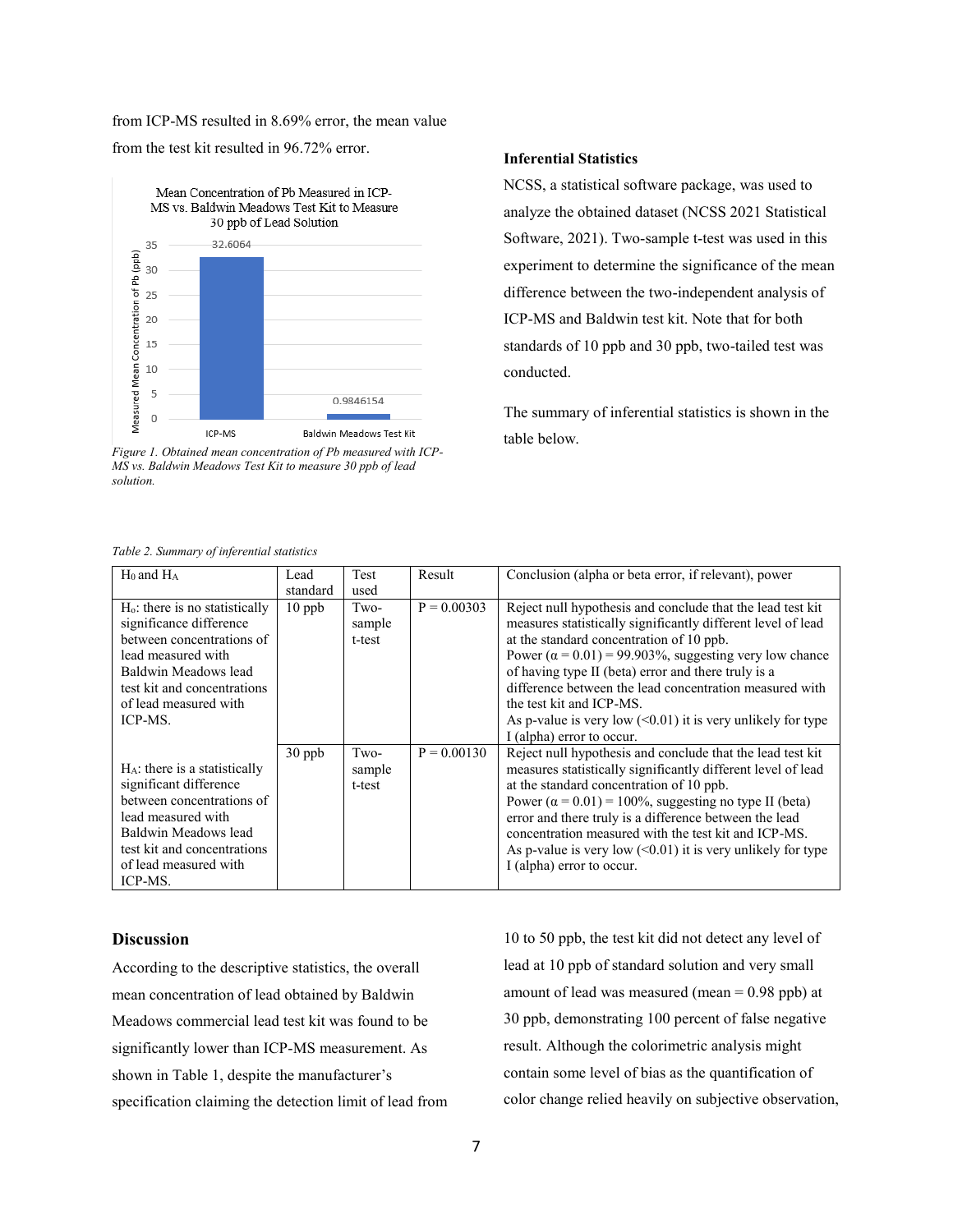the observer bias itself is not sufficient to explain such a substantial degree of error.

Similarly, the data analyzed by inferential statistics suggested the same implication. The p-values obtained from both parameters of 10 and 30 ppb were analyzed to be 0.00303 and 0.00130, respectively. The low p-values indicate that the chance of the null hypothesis being true, as well as likelihood of alpha error, are low. As shown in Table 2, inferential statistics described that the null hypothesis was rejected and concluded that the lead concentration measured with the test kit and ICP-MS showed a significant difference. Also, powers of both parameters were analyzed to be very high, indicating a very low likelihood of statistical analysis representing a false positive result.

The result from this study not only disagreed with the manufacture's specification, but also contradicted Schock *et al.* (1993). Despite the precision of the test kit examined by Schock *et al.* varied with concentration, the test kit still showed comparable results to GFAAS analysis with an average precision of  $\pm 3$  µg/L throughout the parameters of 10 to 100 µg/L (Schock & George, 1993). Moreover, the study showed that colorimetric analysis of lead is subject to chemical interference in a presence of certain chemical compounds such as zinc, iron (II), phosphate and orthophosphate species, chlorine, and aluminum (III). However, considering that the lead standard solutions to examine Baldwin Meadows test kit were made with ICP-MS standard, the likelihood of samples containing contaminants that interferes with the analysis was very low. While GFAAS only provides a detection limit of 0.2 µg/L (ppb) to measure the concentration of lead in water, ICP-MS is a more advanced technology that is capable of

measuring lead concentration down to 0.01 to 0.1 ng/L (ppt) which has a detection limit of 2,000 to 20,000 times better than GFAAS (Schock *et al.*, 1993; Thermo Elemental, n.d.). Due to the lower detection limit and highly sensitive nature of ICP-MS, to minimize background elements and other potential contamination, ICP-MS standard solution is prepared using ultrapure-deionized water and ultrapure nitric acid whereas GFAAS uses deionized water and regular grade nitric acid. Hence, the likelihood of ICP-MS solutions containing chemical interferences is very low.

Since chemical compositions responsible for the colorimetric analysis for both test kits were unknown, it is difficult to say that the chemical interferences from Schock *et al.* directly relate to interferences of Baldwin Meadows lead test kit. Nonetheless, the proposed chemical interferences in Schock *et al.*  (1993) do exist in the environment and may present in a drinking water system. Thus, in order for commercial lead test kits to effectively measure the presence of lead in water, they must have a sufficiently high level of accuracy to neglect the potential interferences.

Although this study did not examine possible sources of error that are responsible for false negative result of Baldwin Meadow test kit, as per Gutknecht et al (2008) which investigated limitations of quantitative lead test kits used for lead paints, the strength of lead extraction reagent may be a factor that hinders the test kit from resulting in color reaction. If extraction reagents used for the kit are too weak, the test kit would not have a sufficient capability to draw lead out of a lead solution, making colorimetric reagents unable to react with lead especially at concentration as low as ppb level.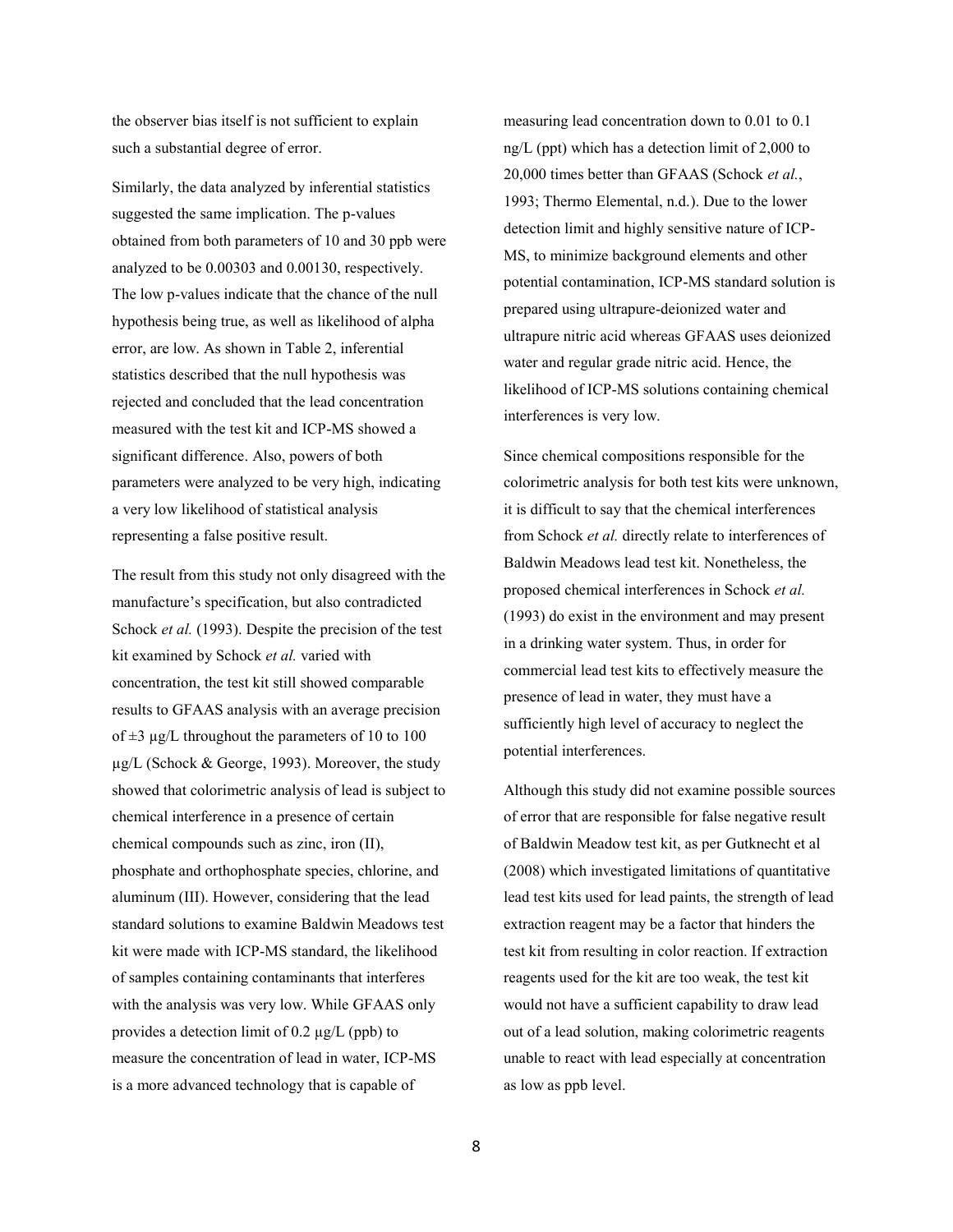# **Limitations**

The initial project design was to determine the accuracy of various brands of commercial lead test kits. However, due to a budget constraint, only one type of lead test kit was analyzed. Baldwin Meadows lead test kit was chosen over other types of kits because it contained larger quantities of test strips and was relatively inexpensive. Therefore, Baldwin Meadows test kit only represents lower grade of lead test kits and does not reflect the accuracy of all available commercial test kits.

One factor that may have affected the result is the method of colorimetric measurement. As noted above, the change in color intensity of the test kit was determined by visual observation followed by a comparison to a color chart provided by the manufacturer. If more budget were allowed, the change in color intensity would have measured using a colorimetric instrument such as a spectrophotometer that can read the intensity of light and translate it in a measurable unit. Although this would not produce drastic changes in the result, it would allow to quantify the magnitude of the test kit's measurement to a higher degree.

Another consideration that may have improved the reliability of the study is a lot number. All the lead test kits were purchased at around the same time and had the same lot number. Products with the same lot number are made in the same manufacturing process in a certain time period. This implies that if any errors were made during a manufacturing process, all the products with the same lot number would likely have the same error. To increase the reliability of the study, for the purpose of a future study, it is recommended to use products with different manufactured numbers.

#### **Knowledge Transition**

The result from this study indicates that Baldwin Meadows lead test kit does not provide a sufficient level of accuracy to measure the safe level of lead in drinking water. However, since this study only examined one type of commercial lead test kit, it does not provide sufficient scientific evidence for health authorities and other regulatory agencies to ban using commercial lead test kits. Nonetheless, environmental health officers should inform the findings to the public and provide recommendations on better ways to detect lead in drinking water, especially for those who are more exposed to lead in drinking water such as private water system users.

While the accuracy of the overall commercial lead test kits still remains to be inconclusive, this study can serve as reference material for agencies such as BCCDC and Health Canada to conduct more detailed research. Once future studies provide strong scientific evidence on the accuracy of commercial lead test kits, the findings must be translated to regulatory frameworks such as legislations, guidelines, and policies to prohibit the use, require approval for sale, or enforce labeling requirements that mention user liability, and detailed specifications of a product including accuracy and precision.

# **Future Research**

Some potential areas of study to fill in knowledge gaps of this study include:

- Analysis of various brands of commercial lead test kits.
- Comparison of accuracy and precision between qualitative and quantitative lead test kits.
- Comparison of accuracy and precision between manufacturer's internal standard data, test kit, and various types of laboratory instrumentations.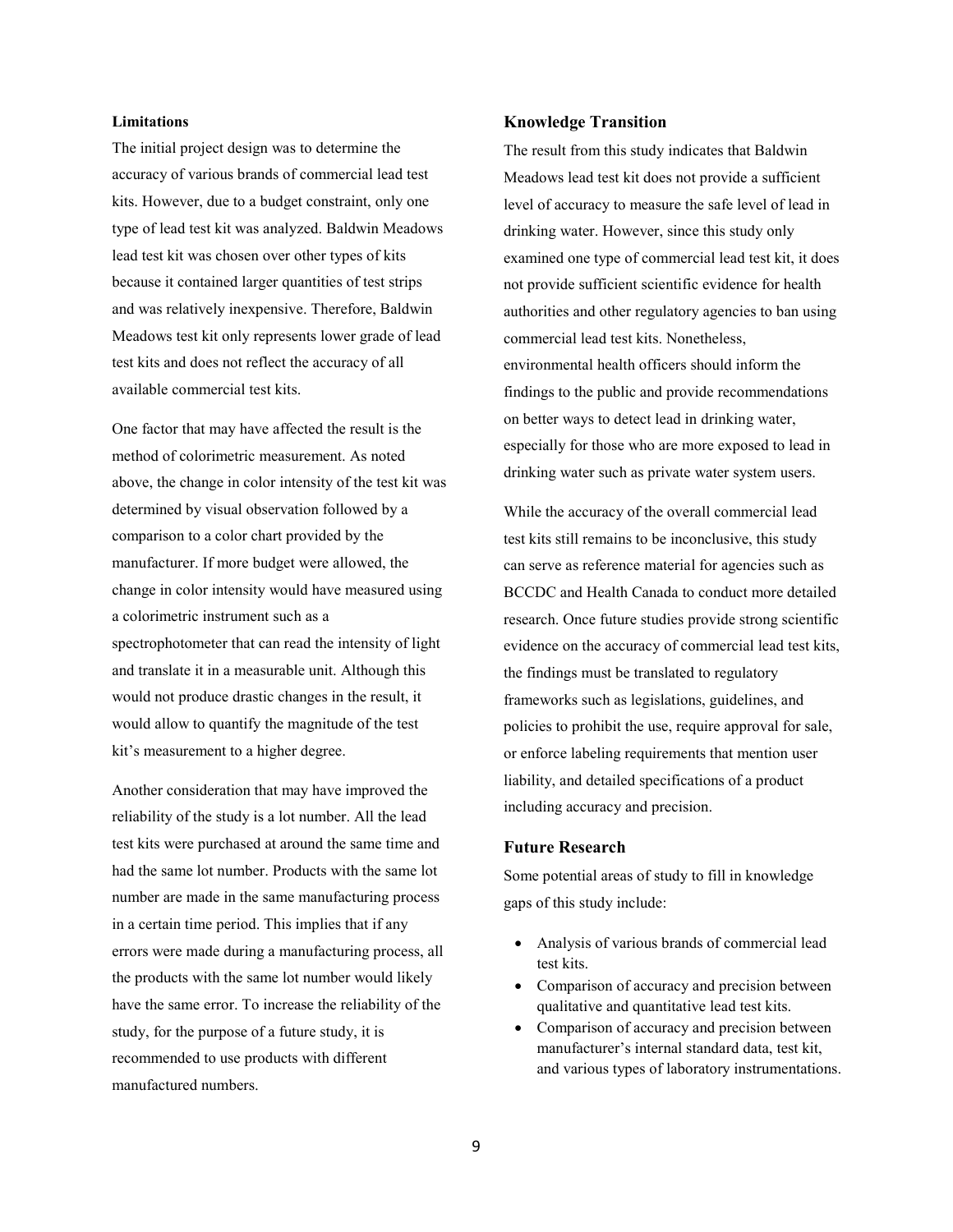# **Conclusion**

The findings of this study suggest that Baldwin Meadows commercial lead test kit failed to detect lead greater than both Canada's MAC of 5 µg/L and U.S. EPA's MAC of 15 µg/L, therefore conclude that it is not capable of measuring the safe level of lead in drinking water. Although this study does not represent all commercial DIY lead test kits available in the market, it implies that lead test kits may present false negative results and cause accidental consumption of lead contaminated water. To minimize the accidental exposure of lead in drinking water, environmental health officers should take initiatives to inform test kit users about its potential risk, and other agencies to conduct detailed research to build strong scientific evidence regarding the accuracy of commercial lead test kits. This would allow the implementation of findings to regulatory frameworks such as legislations, policies, and guidelines to address the problem of commercial lead test kits.

#### **Acknowledgements**

The author would like to acknowledge Maria Tirado and Hsin Kuo for providing resources on this study and conducting instrumental analysis. The author would also like to thank Dale Chen for his guidance and supervision to help completing this study.

#### **Competing Interest**

The author declare that they have no competing interests while conducting this study.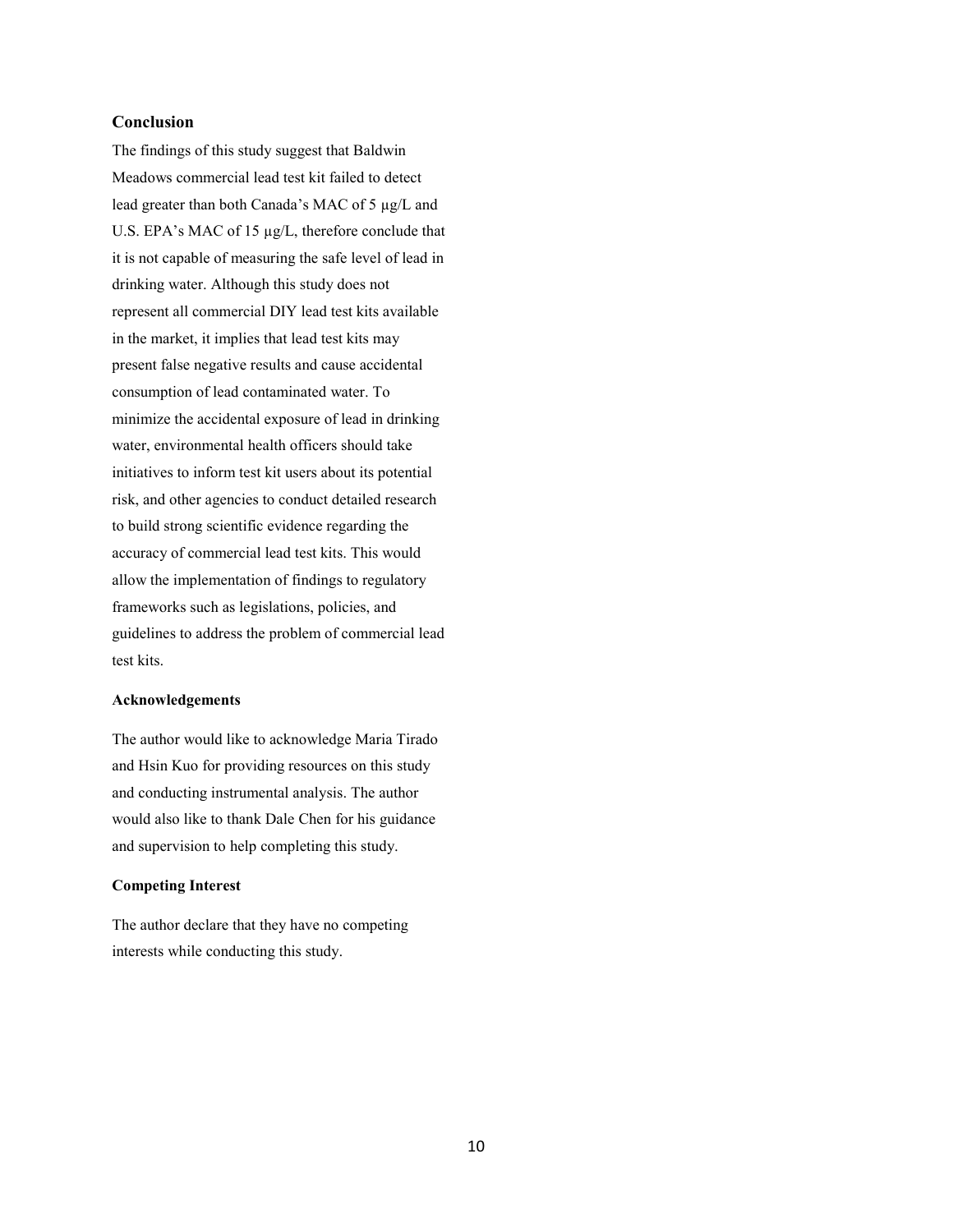# **References**

- Alberta Health. (2013). Lead and Drinking Water from Lead Service Lines. *Guidance Package for Water Utility Companies, Residents, Alberta Health Services, Healthcare Providers, and Laboratories.* https://open.alberta.ca/dataset /7c5b7cd6 c734-43d8-be5d-5850cefb2daa /resource /f9b0a62d-d33b-4640-998f-62be47142bd9 /download /2013-lead-and-drinking-waterfrom-lead-service-lines-2013.pdf
- Baldwin Meadows. (n.d.). 10-in-1 Drinking Water Test Kit. https://baldwin-meadows.com/
- Barn, P., Nicol, A., Struck, S., Dosanjh, S., Li, R., & Kosatsky, T. (2013). Investigating elevated copper and lead levels in school drinking water. *Environmental Health Review, 56*(04), 96-102. doi:10.5864/d2014-006
- Canadian Health Measures Survey. (2020, September 29). Human exposure to harmful substances. Government of Canada. https://www.canada.ca/en/environmentclimate-change/services/environmentalindicators/human-exposure-harmfulsubstances.html
- Carpenter, S. J. (1974). Placental Permeability of Lead. *Environmental Health Perspectives, 7*, 129-131. doi:10.1289/ehp.747129
- Cartier, C., Bannier, A., Pirog, M., Nour, S., & Prévost, M. (2012). A rapid method for lead service line detection. *Journal - American Water Works Association, 104*(11). doi:10.5942/jawwa.2012.104.0143
- Cruickshank, A., & Nuttall, J. (2018, May 09). Over 120 B.C. schools report unsafe levels of lead in drinking water. *The Star.*  https://www.thestar.com/vancouver/2018/05/0 8/over-120-bc-schools-report-unsafe-levelsof-lead-in-drinking-water.html
- Delpla, I., Benmarhnia, T., Lebel, A., Levallois, P., & Rodriguez, M. J. (2015). Investigating social inequalities in exposure to drinking water contaminants in rural areas. *Environmental Pollution, 207*, 88-96. doi:10.1016/j.envpol.2015.08.046
- Department of Justice. (2020, October 01). Consolidated federal laws of canada, Canadian Environmental Protection Act, 1999. https://laws-lois.justice.gc.ca/eng/acts/c-15.31/page-51.html
- *Drinking Water Protection Act,* SBC 2001, Chapter 9, online: BC Laws: Laws of British Columbia <https://www.bclaws.ca/civix/document/id/co mplete/statreg/01009\_01>
- *Drinking Water Protection Regulation*, BC Reg 200/2003, online: BC Laws: Laws of British Columbia <https://www.bclaws.ca/civix/document/id/co mplete/statreg/200\_2003>
- Fisher Chemical. (n.d.). https://www.fishersci.ca/shop/products/leadreference-standard-solution-1000ppm-1 certified-fisher-chemical-2/sl21500
- Flegg, E. (n.d.). Lead-Contaminated Drinking Water: Overview. *Salem Press*.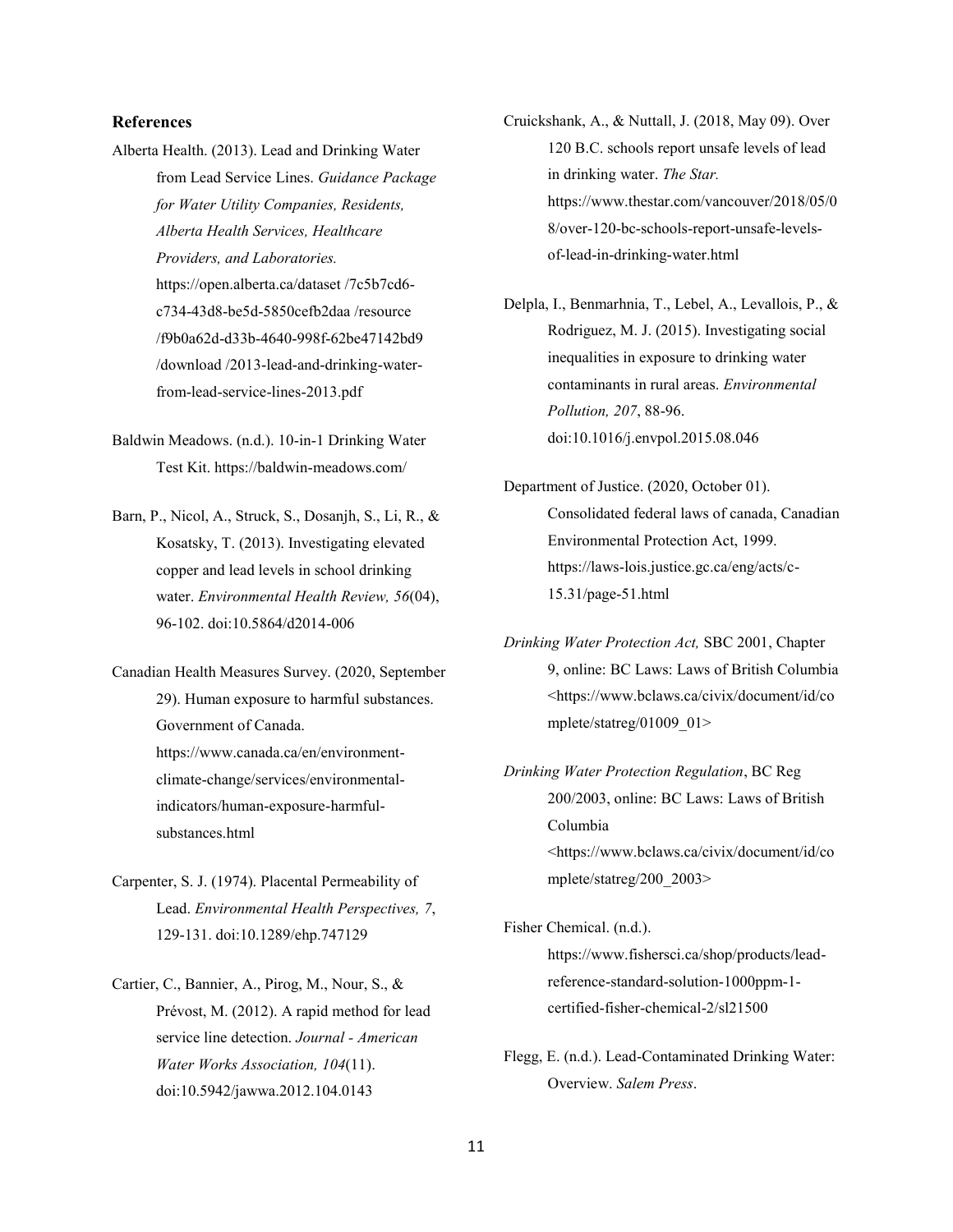- Gutknecht, W. F., Winstead, W., Salmons, C.A., & Binstock, D.A. (2006). Report on the state of development, availability, evaluation, and future use of test kits for the measurement of lead in paint. *U.S. Environmental Protection Agency,* EPA/600/R-10/068. https://cfpub.epa.gov/si/si\_public\_record\_repo rt.cfm?dirEntryId=216369&Lab=NERL
- Health Canada. (2016, October 11). Water Talk Lead in drinking water. Government of Canada. https://www.canada.ca/en/healthcanada/services/environmental-workplacehealth/reports-publications/waterquality/water-talk-minimizing-exposure-leaddrinking-water-distribution-systems.html

Health Canada. (2019). Guidelines for Canadian Drinking Water Quality. *Guideline Technical Document - Lead*. https://www.canada.ca/en/healthcanada/services/publications/healthyliving/guidelines-canadian-drinking-waterquality-guideline-technical-documentlead.html

- Health Canada. (2020a). Lead. https://www.canada.ca/en/healthcanada/services/food-nutrition/foodsafety/chemical-contaminants/environmentalcontaminants/lead.html
- Health Canada. (2020b, September). Guidelines for Canadian Drinking Water Quality Summary Table. https://www.canada.ca/en/healthcanada/services/environmental-workplacehealth/reports-publications/water-

quality/guidelines-canadian-drinking-waterquality-summary-table.html

- Health Protection Branch. (2019, April). Guidelines on Evaluating and Mitigating Lead in Drinking Water Supplies, Schools, Daycares and Other Buildings. https://www2.gov.bc.ca/assets/gov/environme nt/air-land-water/water/waterquality/howdrinking-water-is-protected-inbc/guideline\_on\_reducing\_exposure\_to\_lead\_t hrough\_drinking\_water\_april\_26\_2019.pdf
- Lead and Mental Retardation. (1975). *Science News, 107*(14), 222-222. http://www.jstor.org/stable/3959921
- NCSS 2021 Statistical Software (2021). NCSS, LLC. Kaysville, Utah, USA, ncss.com/software/ncss/.
- Poisson, J., Cruickshank, A., & Bailey, A. (2017, October 06). More than 640 Ontario schools and daycares failed lead tests in the past two years. *The Star.*  https://www.thestar.com/news/canada/2017/10 /06/more-than-640-ontario-schools-anddaycares-fail-lead-tests-in-the-past-twoyears.html?li\_source=LI
- Quach, T., BCIT School of Health Sciences, Environmental Health, Heacock, H., & Afshari, R. (2017). Assessing the risk of lead exposure to children from drinking water in Metro Vancouver childcare facilities. *Bcit Environmental Public Health Journal*. https://doi.org/10.47339/ephj.2017.70